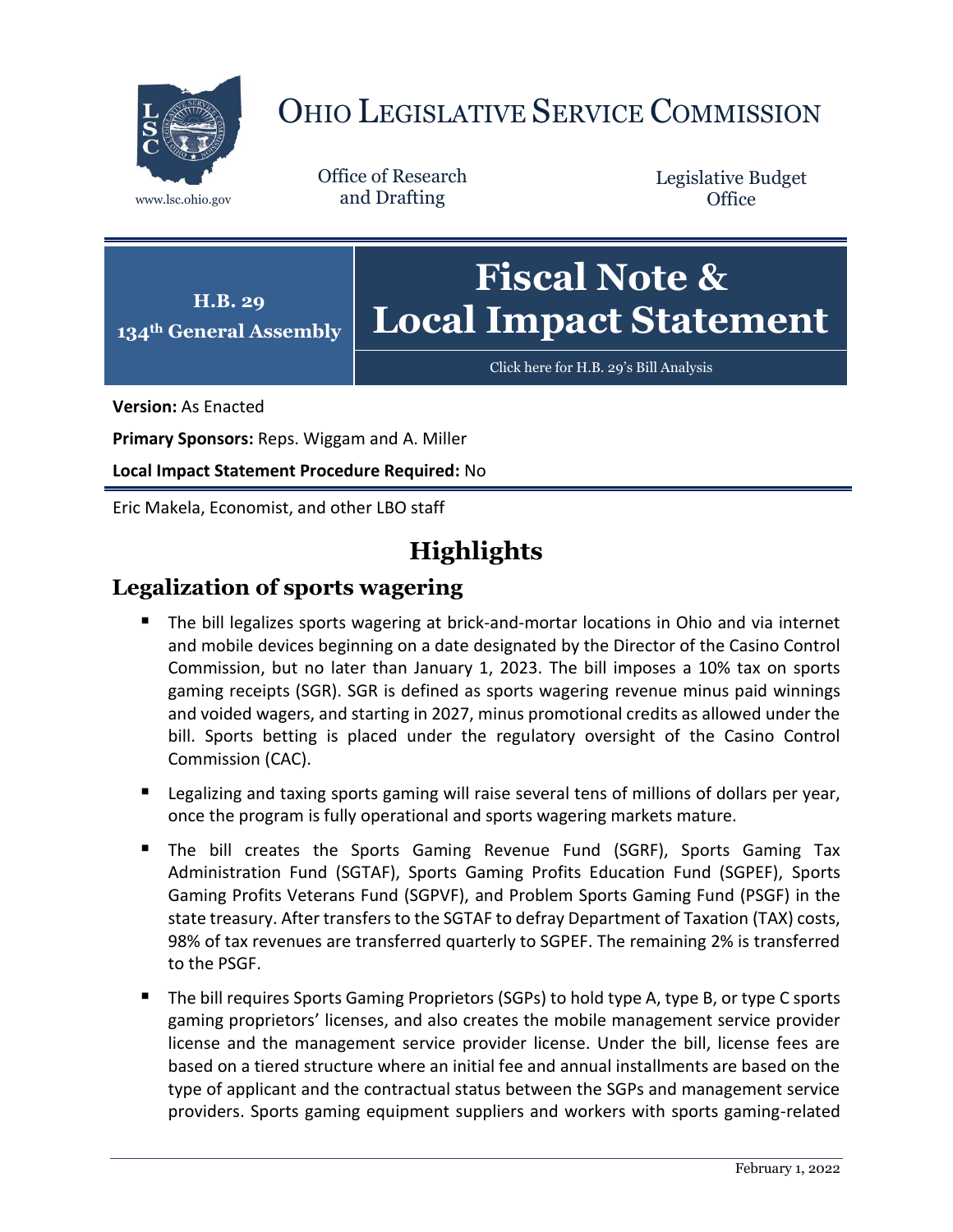duties are also required to obtain licenses from CAC. The SGPVF receives 0.5% of revenue from certain license fees, to be used by the Department of Veterans Services (DVS) to support various initiatives. The remainder of license fee revenue is deposited in the SGRF, for distribution via a codified formula.

- GRF revenue from the commercial activity tax (CAT) will increase between \$500,000 and \$1 million annually once gaming via SGPs is fully operational.
- The bill may increase operating costs within CAC by about \$1 million per year, primarily to increase its number of licensing, regulatory, legal, and problem gambling staff as needed to enforce the bill's provisions.
- The bill creates a nine-member Select Committee on Sports Gaming and Problem Gambling, to investigate problem gambling and problem gambling funding, and requires the Committee to report its findings. The bill also creates the Joint Committee on Sport Gaming, to monitor the implementation of sports gaming.
- The bill specifies a government debt recovery mechanism from gambling winnings. The bill's provisions regarding withholding amounts from sports gaming, casino, and lottery winnings will increase the amount of debt collected for the state and political subdivisions. Any additional revenue from these provisions is uncertain.

### **State agency operations**

- The bill subjects a person who operates sports gaming or casino gaming in Ohio without a license to the sports gaming receipts tax or gross casino revenue tax.
- The bill increases, from 5% to 10%, the percentage of its gross casino tax revenue the Ohio State Racing Commission (RAC) can use on operating expenses.

# **Detailed Analysis**

The bill makes a number of changes to Ohio's gambling laws, legalizing sports wagering through a variety of channels and raising tax and fee revenue accruing to the state. The bill also modifies the charitable gaming law, augments the authority of the Casino Control Commission's Enforcement Division to investigate gaming crime, and creates legislative committees to study and make recommendations on the state of gambling revenue and problem gambling in Ohio, among other changes.

The following sections discuss the bill's provisions which have notable fiscal impacts, beginning with the legalization of sports betting, followed by other provisions in order from those with the greatest fiscal impact to those with the least fiscal impact. A more in-depth discussion of every provision can be found in the [LSC bill analysis.](https://www.legislature.ohio.gov/legislation/legislation-documents?id=GA134-HB-29)

# **Sports gaming legalized through licensed proprietors**

The bill legalizes sports wagering through licensed retail and mobile sports gaming proprietors (SGPs) and places regulatory oversight of sports gaming activities under the Ohio Casino Control Commission (CAC). The bill requires CAC to license SGPs to offer sports gaming under type A licenses through online sports books, under type B licenses at sports gaming facilities, or under type C licenses through self-service or clerk-operated sports gaming terminals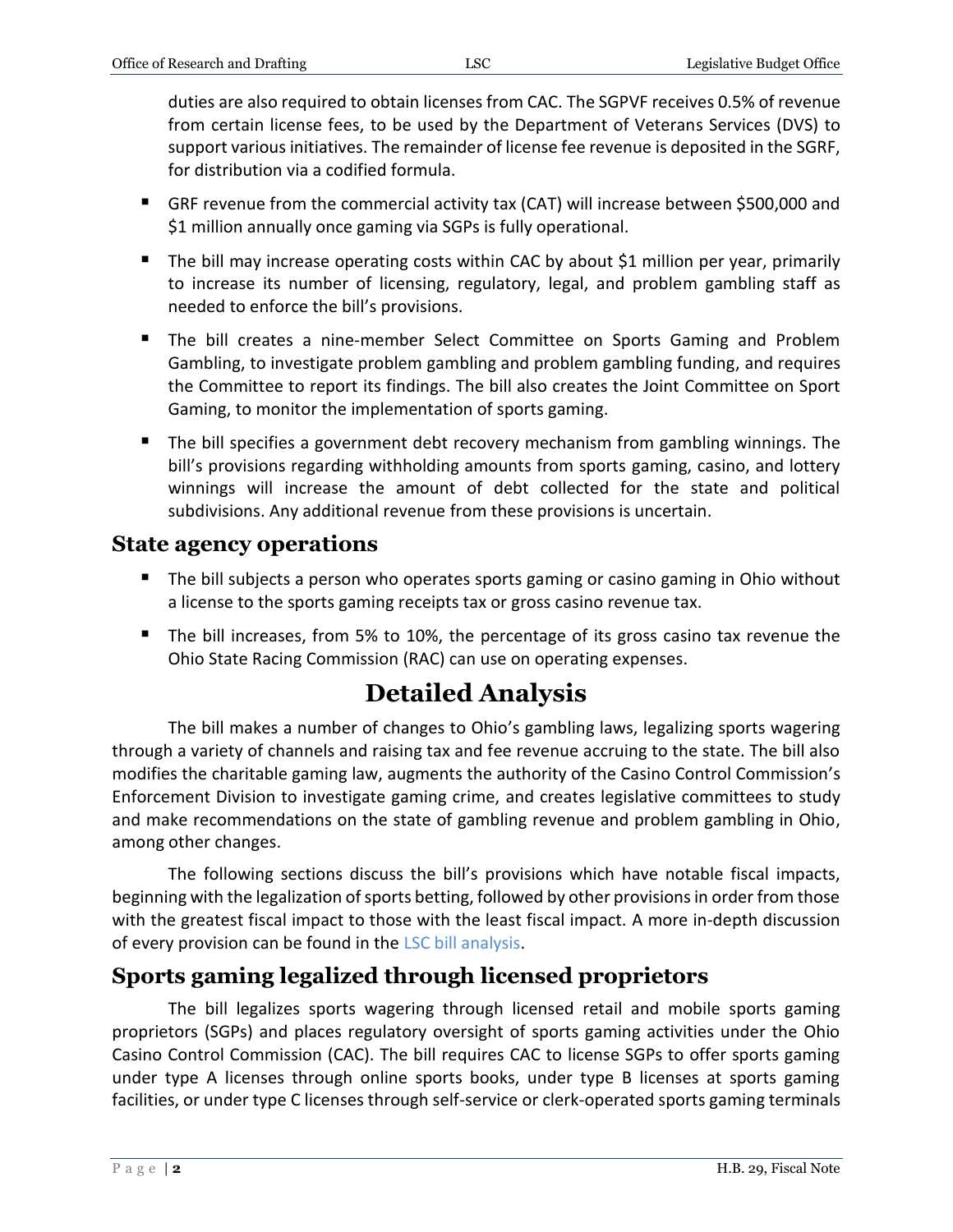on the premises of type C sports gaming hosts.<sup>1</sup> The bill prohibits sports gaming activities prior to a date designated by the Director of CAC, with that date to be no later than January 1, 2023, and requires CAC's Director to implement an application timeline which serves that purpose.

Table 1 provides certain information on the bill's provisions on licensing and general market participation of sports gaming proprietors. The bill specifies that CAC cannot issue more than 40 type B licenses or 20 type C licenses; the initial number of active type A licenses is 25, though the bill allows CAC to issue additional type A sports gaming proprietor licenses, beyond the bill's limit of 25 licenses at any one time, to eligible applicants who demonstrate that Ohio's sports gaming market needs additional type A sports gaming proprietors.

The bill also creates the mobile management service provider license and the management service provider license, which must be obtained by companies wishing to provide sports gaming products through contracts with type A and type B licensed proprietors, respectively. License fees for management service providers and mobile management service providers vary based on the type of organization the business is in contract with, as well as other factors that reflect the commercial reasonability of each contract; each license requires an up-front fee and an annual fee, and must be renewed every five years. One management service provider license is required for each SGP contract. Similar fee structures are implemented for type A and type B SGPs, whose licenses must also be renewed every five years and whose fees vary based on the type of organization and number of contracts held with service providers.<sup>2</sup> Lastly, businesses which hold certain types of class D liquor permits, that wish to contract with type C sports gaming providers to place sports gaming terminals in their establishments, must obtain a type C sports gaming host license. In issuing licenses, the bill lists a number of criteria which CAC must consider when approving applications, allocating licenses, and associated license fees. <sup>3</sup> A portion, 0.5%, of certain license fees imposed by the bill are deposited in the Sports Gaming Profits Veterans Fund (SGPVF), administered by the Department of Veterans Services (DVS). 4

 $1$  A "sports gaming facility" is any brick-and-mortar location for which a business holds a type B sports gaming license issued by CAC; a "type C sports gaming host" is a holder of a class D-1, D-2, or D-5 liquor permit who meets other CAC criteria for the license.

<sup>&</sup>lt;sup>2</sup> License fees are generally higher for SGPs that are professional sports organizations and that contract with multiple management service providers.

<sup>&</sup>lt;sup>3</sup> Refer to th[e LSC bill analysis](https://www.legislature.ohio.gov/legislation/legislation-documents?id=GA134-HB-29) for a comprehensive list of these criteria.

<sup>&</sup>lt;sup>4</sup> License fees are those from all SGPs, management service providers, and mobile management service providers. The bill requires DVS to administer the fund and provides a comprehensive list of uses for the moneys, all of which support various health and support services to veteran residents and their families.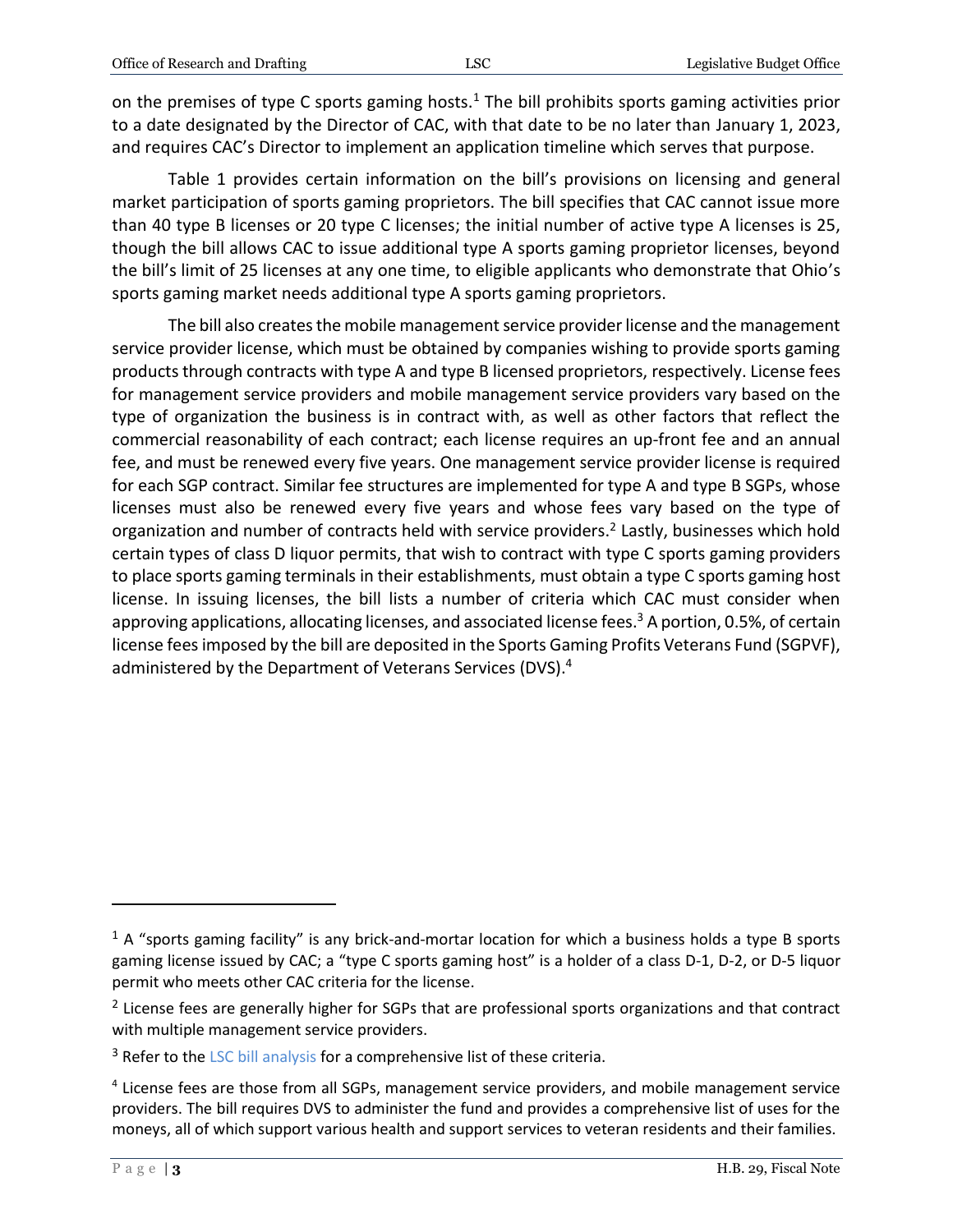| Table 1. Sports Gaming Proprietor License Fees and Characteristics |                                                                                                                                                                                                                                                                                                                                                           |                                                                                                                                                                                                                                                     |                                                                                                                     |  |  |  |
|--------------------------------------------------------------------|-----------------------------------------------------------------------------------------------------------------------------------------------------------------------------------------------------------------------------------------------------------------------------------------------------------------------------------------------------------|-----------------------------------------------------------------------------------------------------------------------------------------------------------------------------------------------------------------------------------------------------|---------------------------------------------------------------------------------------------------------------------|--|--|--|
|                                                                    | <b>Type A Sports Gaming</b><br><b>Proprietor</b>                                                                                                                                                                                                                                                                                                          | <b>Type B Sports Gaming</b><br>Proprietor                                                                                                                                                                                                           | <b>Type C Sports Gaming</b><br><b>Proprietor/Host</b>                                                               |  |  |  |
| Maximum # of<br>licenses                                           | No codified limit                                                                                                                                                                                                                                                                                                                                         | 40                                                                                                                                                                                                                                                  | 20 (no limit on host<br>licenses)                                                                                   |  |  |  |
| License fee                                                        | Initial/Renewal: up to<br>\$2.5 million (varies based<br>on type of applicant and<br>the number of contracting<br>management service<br>providers)<br>Annual: up to \$625,000 in<br>every year which a license<br>or renewal is not granted<br>(varies based on type of<br>applicant and the number<br>of contracting<br>management service<br>providers) | Initial/Renewal: \$50,000<br>(or \$100,000 if the licensee<br>also holds a type A license)<br>Annual: \$10,000 in every<br>year which a license or<br>renewal is not granted                                                                        | Initial Proprietor: \$100,000<br>Host: \$1,000<br>Renewal: \$25,000 for<br>proprietor; \$1,000 for host             |  |  |  |
| Type of bets allowed                                               | $All*$                                                                                                                                                                                                                                                                                                                                                    | $All*$                                                                                                                                                                                                                                              | Spread, money line, parlay,<br>over/under                                                                           |  |  |  |
| <b>Application limitations</b>                                     | Must operate at least one<br>place of business in the<br>state under a type B<br>license, or maintain a<br>facility which regularly<br>hosts multiple employees                                                                                                                                                                                           | Maximum of one sports<br>gaming facility in a county<br>with under 100,000<br>residents; maximum of<br>two sports gaming<br>facilities in a county with<br>between 100,000 and<br>400,000 residents; no<br>more than five licenses in<br>any county | At least two type C<br>licenses must be issued<br>statewide, unless only one<br>suitable application is<br>received |  |  |  |

\*Sports gaming offered by type A and type B licensees includes the following: exchange wagering, parlays, over/under, moneyline, in-game wagering, single game bets, teaser bets, in-play bets, proposition bets, pools, pari-mutual sports wagering pools, and straight bets.

The bill imposes a 10% tax on sports gaming receipts (SGR), defined as the total amount of wagers taken in by SGPs minus winnings and voided wagers. Beginning in CY 2027, the bill also excludes a percentage of promotional gaming credits from SGR. The bill allows a partial tax exemption on promotional credits, reducing SGR by 10% of the dollar value of credits from 2027 through 2031, and reducing SGR by 20% of the value of credits thereafter.

The bill creates the Sports Gaming Revenue Fund (SGRF), the Problem Sports Gaming Fund (PSGF), and the Sports Gaming Profits Education Fund (SGPEF). All revenue from the SGR tax, and any license fees not first deposited in the SGPVF, plus any fines imposed by CAC are deposited in the SGRF. After reimbursing the Department of Taxation (TAX) for expenses incurred in administering the tax, 98% of the remaining funds are deposited in the SGPEF, while 2% are deposited in the PSGF. Moneys in the SGPEF are to be used to support public and nonpublic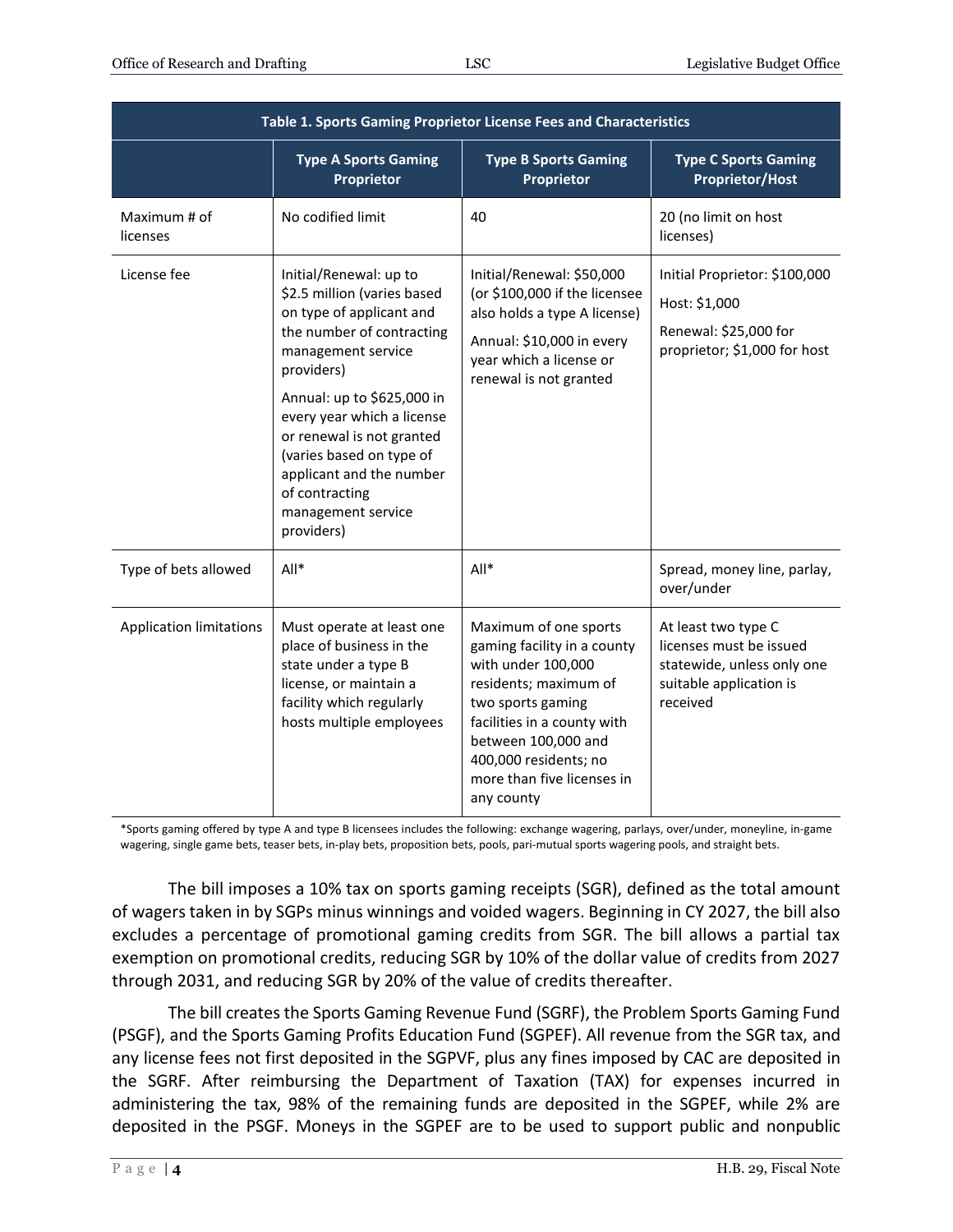education as determined in appropriations by the General Assembly, with 50% of the money to be used to fund interscholastic athletics and other extracurricular activities. Moneys in the PSGF are to fund programs to alleviate problem sports gaming. (Those programs are unspecified in the bill).

In addition to the excise tax on SGR, SGPs are also subject to Ohio's primary business tax, the commercial activity tax (CAT). The tax is levied on a business's gross receipts, which generally includes all amounts received by the business. However, a SGP is only required to pay the CAT on its sports gaming receipts (amounts wagered less winnings paid), not on the gross amount it receives from sports gaming.

#### **Fiscal impact**

LBO anticipates that revenue during FY 2023 would be mostly derived from license fees, though the tax on wagering will yield some receipts. Fiscal year 2023 license fee revenue is likely to reach or exceed \$10 million.

Wagering occurring on mobile equipment and at physical locations will provide several millions of dollars in revenue, to be initially deposited in the SGRF. LBO estimates the sports gaming market to be approximately \$3.35 billion, after several years of operation. The amount of time the market takes to reach peak revenue will depend somewhat on the number of SGPs receiving licenses, contract negotiations with management service providers, and the implementation of various aspects of the sports betting industry through CAC.

At the outset of legal sports wagering in Ohio, LBO assumes a market of about \$1.1 billion in FY 2023 and \$3.1 billion in FY 2024, assuming the sports gaming program becomes operational in January 2023.<sup>5</sup> The corresponding SGR tax base might be about \$74 million and \$243 million, respectively. At the tax rate of 10%, such tax bases would yield approximately \$7 million and \$24 million, in those respective years to the SGRF. Of this total, 98% or \$6.8 million and \$23.5 million, respectively, would be deposited in the SGPEF. The PSGF would receive roughly \$200,000 to \$500,000 per year of the sports gaming tax revenues. Transfers to the SGTAF would be under \$100,000 per year. Please note that LBO does not rule out that actual revenue to the SGRF in those years could exceed projected revenue, if the market expands rapidly.

LBO's estimates are based on other states' revenue experiences and various market research reports on the industry. The initial estimates were adjusted for state-level differences in gambling-age population, tax rates, gambling propensity, and Ohio-specific regulatory factors. In calculating tax revenues, LBO has assumed SGPs will take in a profit margin of 7.5%. Please note there are a number of factors at play that could affect the rate of growth in the industry in Ohio, and because the bill's regulatory and market structure does not allow a simple comparison with other states, the potential exists that the above estimates are off by several million dollars. (For more information on sports gaming tax revenue in other states, please refer to the "**Appendix**" on the last page of this fiscal note.)

 $<sup>5</sup>$  The FY 2023 estimate is based on the seasonality of sports gaming receipts in other states.</sup>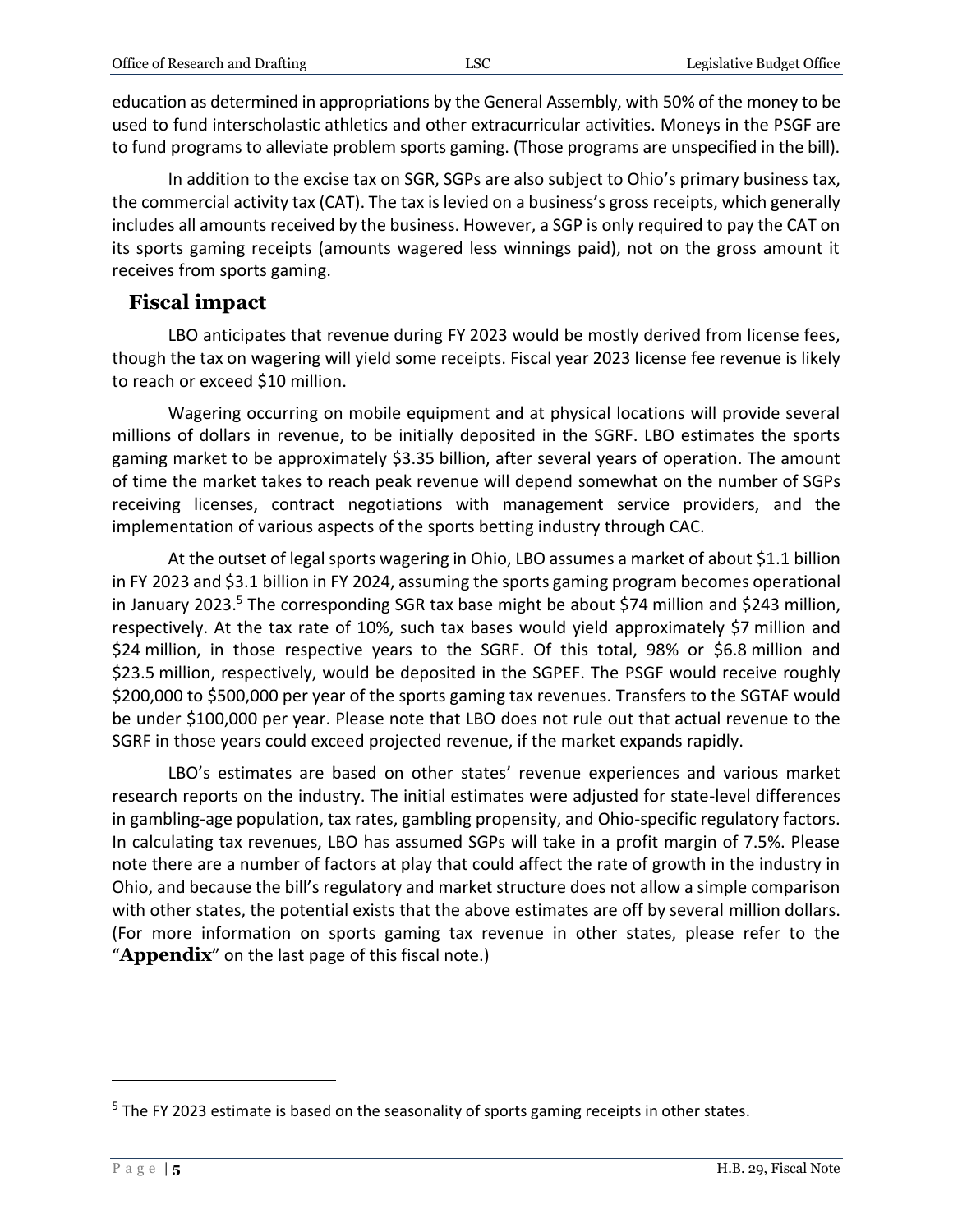The bill is expected to increase CAT revenue by an undetermined amount, likely between \$500,000 and \$1 million per year based on the market revenue figures above, when the sports gaming market fully matures. Most CAT revenue is deposited in the GRF.<sup>6</sup>

#### **CAC costs**

Implementation, licensing, and regulatory oversight of sports gaming will increase CAC operating costs. Currently, the Commission is funded through gaming fees and fines, as well as its share of the gross casino revenue tax.<sup>7</sup> CAC estimates implementation of the bill would require about ten additional employees, costing about \$1 million per year once the regulatory program is fully staffed.<sup>8</sup> Two positions would be added to the licensing and investigative staff, and six additional regulatory compliance personnel are likely to be needed, according to CAC; one addition to the legal team and a problem gambling counselor would also be hired. In addition, the Commission estimates spending of approximately \$30,000 to upgrade equipment; other interagency costs, such as updates to the eLicensing system conducted by the Department of Administrative Services, are also going to be needed to maintain the same level of licensure services provided to the casino industry.

#### **LOT sport gaming**

The bill requires the State Lottery Commission (LOT) to operate lottery sports gaming as part of the statewide lottery under the oversight of CAC which is to license type C sports gaming proprietors. The bill also requires LOT to contract with each type C sports gaming proprietor to operate lottery sports gaming on behalf of LOT in exchange for a portion of the state's proceeds from lottery sports gaming. The bill specifically excludes any receipts that a type C sports gaming proprietor receives from lottery sports gaming from the bill's tax on sports gaming receipts.

The bill allows LOT to adopt rules for that purpose. The bill requires LOT to contract with a minimum of two type C sports gaming proprietors.<sup>9</sup> As of this writing, LBO does not have an estimate of potential costs to the agency to implement this provision of the bill.

# **CAC Enforcement Division**

The bill subjects all persons, including those without a license, operating sports gaming in Ohio to the sports gaming receipts tax, and all persons operating casino gaming in Ohio to the gross casino revenue tax. Additionally, the bill designates Division gaming agents as peace officers under Ohio law. This designation augments the investigation and arrest authority of gaming

<sup>&</sup>lt;sup>6</sup> Of all CAT revenue, 13% is remitted to the School District Tangible Property Tax Replacement Fund, and 2% is remitted to the Local Government Tangible Property Tax Replacement Fund.

<sup>&</sup>lt;sup>7</sup> Some capital expenditures for CAC's Enforcement Division comes from fines and sales of seized property retained through its operations, though in FY 2020 these expenditures accounted for under 0.8% of total expenses.

<sup>&</sup>lt;sup>8</sup> These expenditure estimates are based on estimates compiled by CAC in May 2021, and potential costs may be higher by the time of implementation of the bill.

<sup>&</sup>lt;sup>9</sup> This provision is waived if only one successful application is received.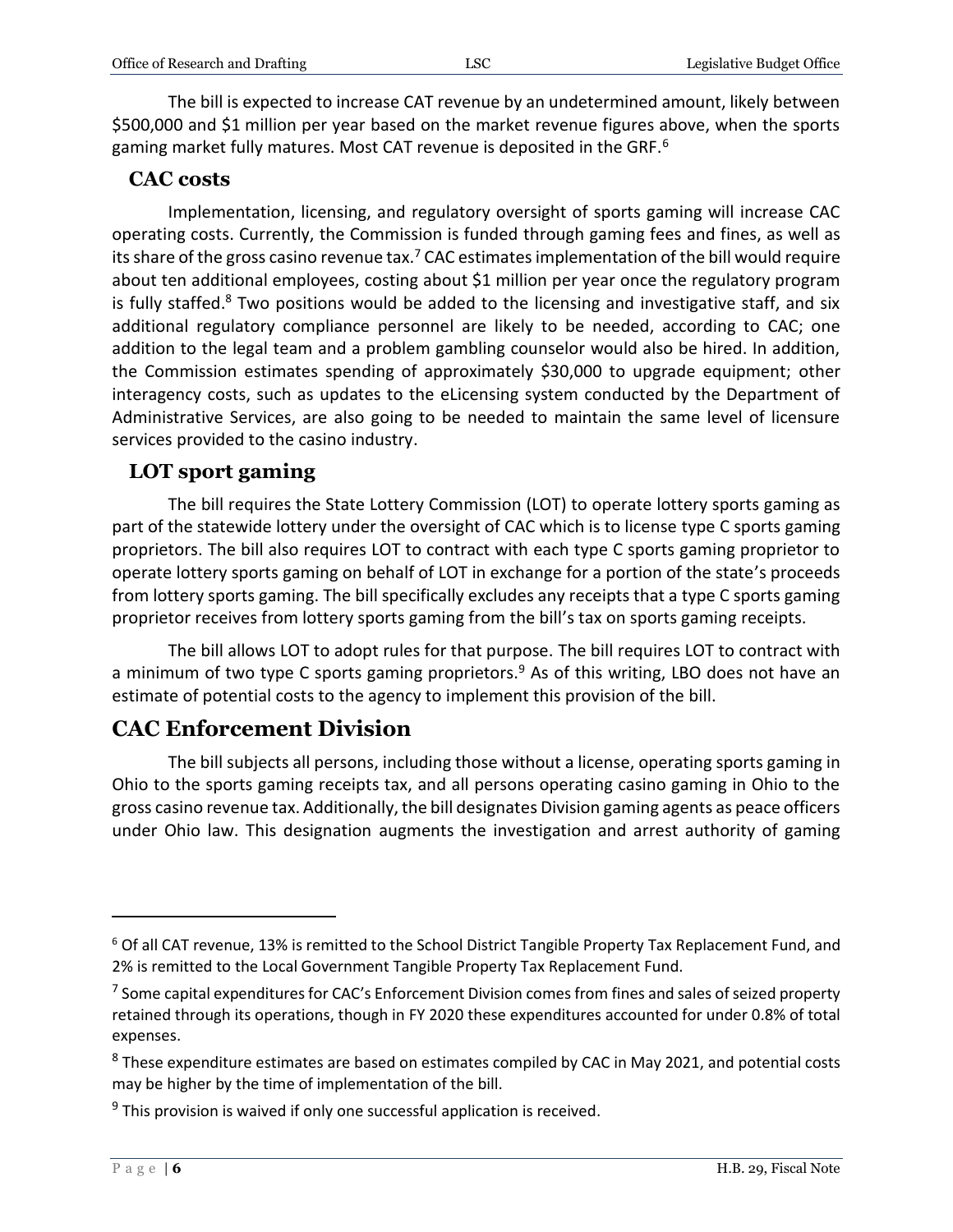agents, potentially allowing or easing enforcement actions that were previously untenable.<sup>10</sup> These provisions may facilitate an increase in tax revenue from sports gaming receipts or gross casino revenue seized from unlicensed sports gaming operators or casino gaming businesses.

#### **Ohio State Racing Commission operating revenue**

The bill increases the percentage of casino gaming revenue RAC can use to fund operations. The Ohio State Racing Commission Fund receives 3% of the tax on gross casino revenue, and this revenue stream has provided an average of \$8.0 million annually in the last five fiscal years, distributions of which are made quarterly. The bill allows RAC to use up to 10% of this revenue stream for operating expenses, an increase from the 5% in codified law. Thus, the bill provides an additional \$400,000 to RAC for operations.

# **Recovery of government debts from gambling winnings**

Both AGO and the Department of Job and Family Services (JFS) have developed and implemented real time data match programs for the withholding of certain winnings. The JFS data match programs are used to identify lottery and casino winners who are past due on child or spousal support, whereas the AGO data match program only applies to lottery winners and is used to identify those who owe debts to the state or a political subdivision.

The bill requires a sports gaming proprietor to use the same data match program that casinos currently use to determine whether a patron owes past due child or spousal support and increases the number of days in which the amounts withheld must be transmitted to JFS from seven to 14 days. The bill also requires the AGO to implement a real time data match system for sports proprietors and casino operators to identify patrons who owe debts to the state or a political subdivision, similar to the system currently used for the Ohio Lottery. Like lottery withholdings, past due child or spousal support must be satisfied before any government debts are paid from the sports gaming or casino winnings.

As a result of these changes, the state will likely have additional avenues to recover certain debts. However, any additional revenue recouped would depend on a number of factors, including the size of the debt an individual has outstanding, whether the winnings are subject to be checked against the database, and the amount of winnings available to satisfy the debt after certain other withholdings are accounted for. LBO assumes minimal costs to AGO for this provision of the bill.

### **Committee to study sports gaming and problem gambling**

The bill creates the Select Committee on Sports Gaming and Problem Gambling for the purposes of studying sports gaming and developing methods of combating compulsive and problem gambling. The Committee is to determine whether LOT and AGO should develop problem gambling plans to mitigate compulsive gambling and educate gambling patrons and charitable bingo participants. In addition, the Committee will determine whether an appropriate amount of money is currently being allocated to the Problem Sports Gaming Fund. The

 $10$  The Ohio Attorney General has a civil cause of action to restrain any violation of the bill or of rules adopted under the bill, and upon the request of CAC, shall commence and prosecute such an action to completion. The bill also requires CAC, law enforcement agencies, prosecutors, and sports governing bodies to cooperate in investigating potential violations of the bill or the Commission's rules.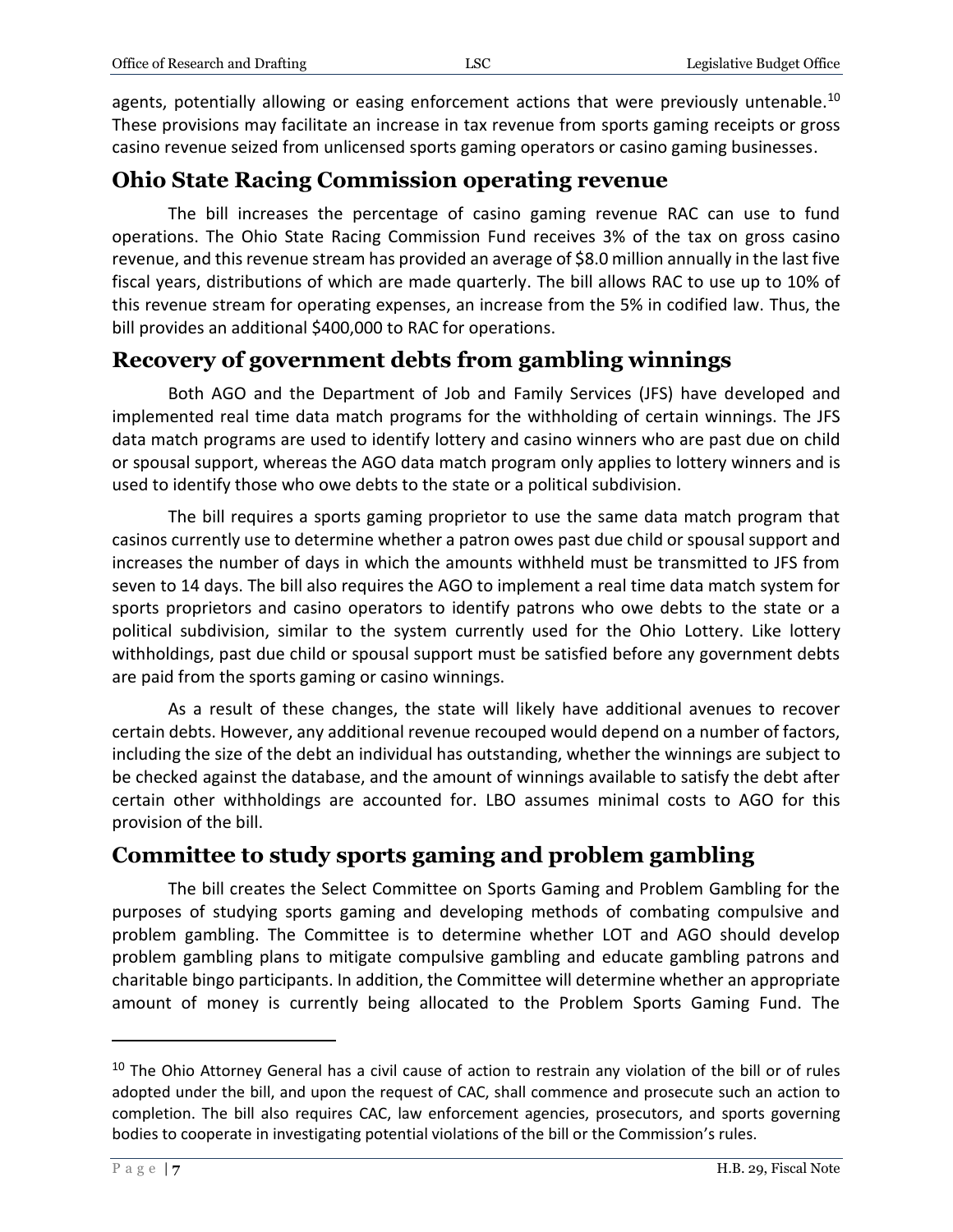Committee is to be composed of the following nine members who serve without compensation: three members of the Senate, three members of the House of Representatives, and three members of the public. Two of the Senate members are appointed by the Senate President and the other by the Senate Minority Leader. Similarly, two of the House members are appointed by the Speaker of the House and the other by the House Minority Leader. Of members of the public, one is appointed by the President of the Senate, one is appointed by the Speaker of the House, and one is appointed by the Governor. Under the bill, the Committee must submit a report on its findings no later than January 1, 2022, after which it ceases to exist.<sup>11</sup> The bill contains no appropriation for this Committee.

# **Committee to study implementation of sports gaming**

The bill creates the Joint Committee on Sports Gaming for the purpose of monitoring the implementation of sport gaming in Ohio and making any recommendations to the General Assembly. The Committee is to be composed of the following six members who serve without compensation: three members of the Senate, as appointed by the President, and three members of the House of Representatives, as appointed by the Speaker. At least one member of each body must be from the minority party. The Committee ceases to exist two years after the bill's effective date.

 $11$  The Committee's deadline to submit the report passed before the act took effect.